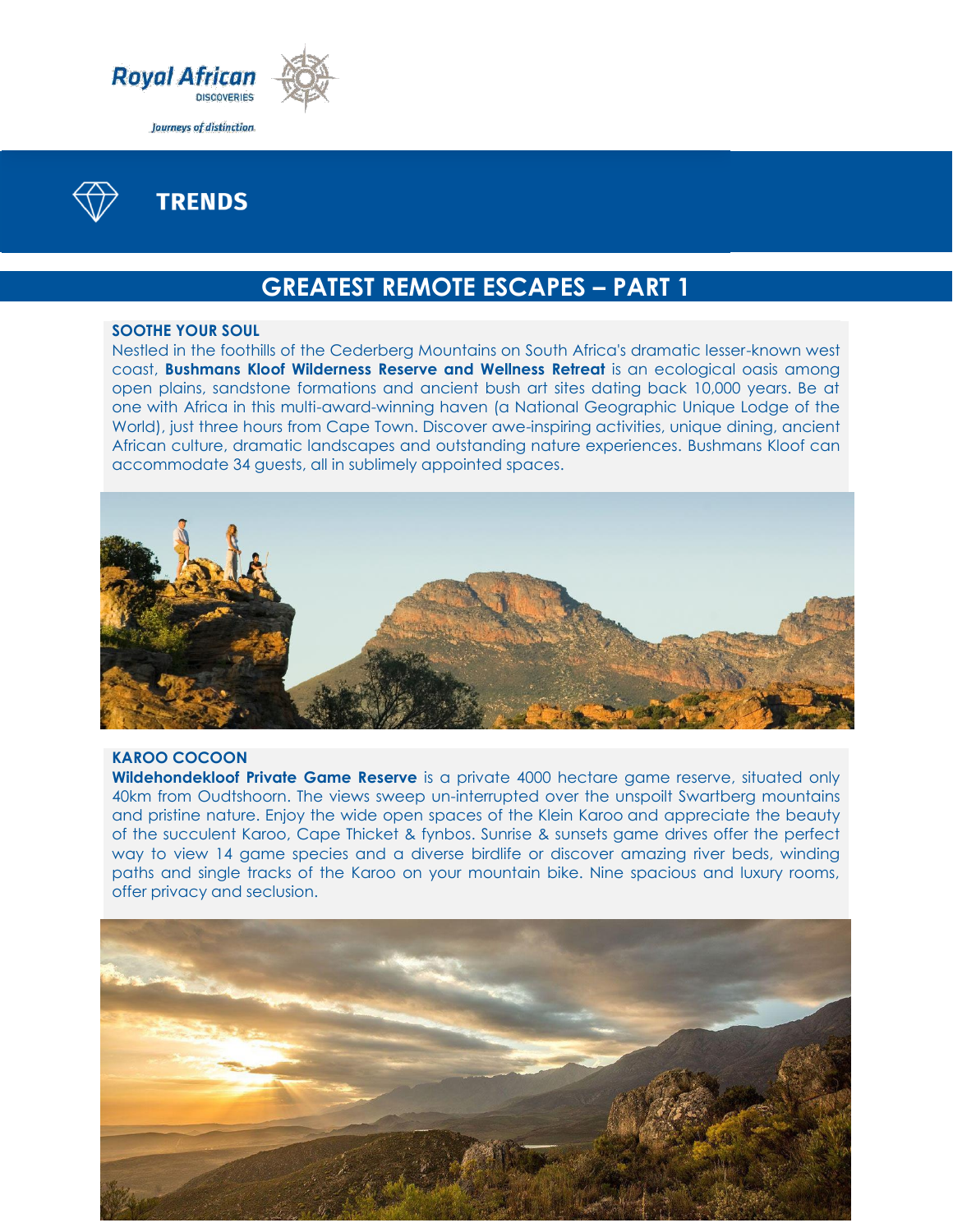

Journeys of distinction

#### **YOUR WILDERNESS SANCTUARY**

Nestled in the heart of South Africa's unspoilt Eastern Cape province lies **Kwandwe Private Game Reserve**, a world-class Big Five safari destination. The 22,000 hectares of pristine private wilderness stretches either side of the Great Fish River which meanders for 30 kilometres through scenic landscape and comprises just twenty-six rooms split across five very individual and distinct safari lodges and villas. Renowned for quality guiding, understated luxury and the thousands of animals and wildlife that call the Reserve home, Kwandwe offers a range of safari activities and accommodation options to make every African Dream come true.



#### **WIDE OPEN SPACES**

**Tswalu** is a vast, magical land of infinite possibility, with sweeping vistas and a liberating sense of space. The green Kalahari is nature at its most diverse and surprising, and to spend time here is to be touched by exuberant, soulful beauty. Tswalu lets you reconnect with the richness of the earth. It offers an escape to a place that's governed by the ancient rhythms of the seasons, rather than the clock and the calendar. It offers a vision of hope that brings together conservation, research and unrivalled safari experience. Everything they do is centred around the creed: To leave our world better than how we found it. At Tswalu, there are only two camps and you'll be one of just 28 or fewer guests.